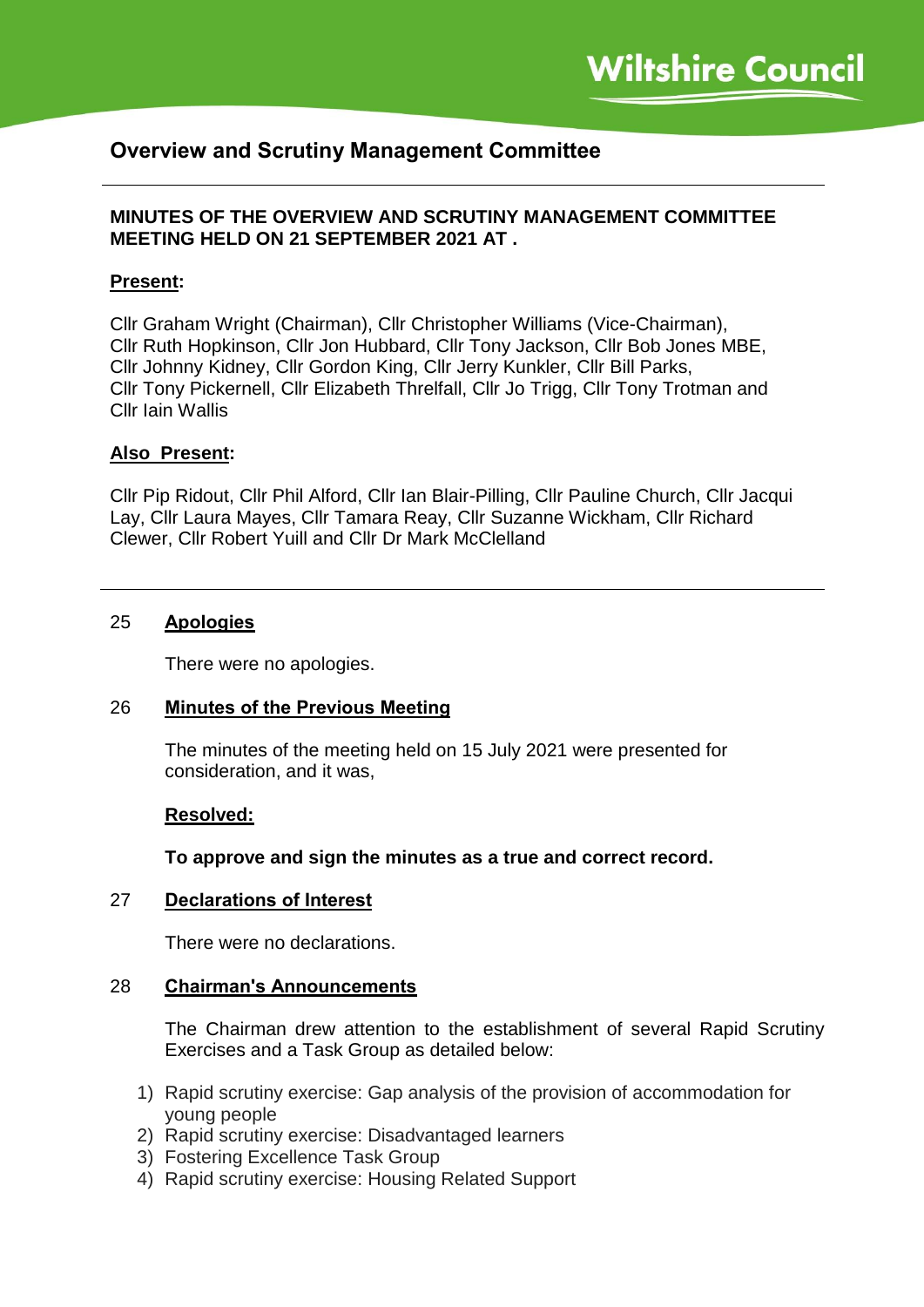All Members would be contacted and encouraged to participate in the work programme.

### 29 **Public Participation**

A question had been submitted by Mel Boyle regarding potential scrutiny of county farms. A response was provided as detailed in Agenda Supplement 2.

### 30 **Wiltshire Council Draft Business Plan 2021-31**

The Business Plan sets out the council's overarching principles by which the organisation would be managed. The current plan was set out for 2017-27. This had been updated on 21 July 2020 to include an addendum relating to climate change.

Following the election in May 2021 the Business Plan had been reviewed and a draft Business Plan Principles 2022-32 was circulated to Overview and Scrutiny members on 18 September 2021 and then published as detailed in Agenda Supplement 2. The Select Committees each met informally on 20 September 2021 to discuss the draft document.

Councillor Richard Clewer, Leader of the Council, supported by the Chief Executive, Terence Herbert, and other members of the Executive, presented the draft Business Plan. It was explained that the document was intended to serve as the guiding principles for the organisation, and would inform service delivery plans, and metrics would then be used to measure the performance of the council in meeting those guiding principles. It was intended that a finalised version of the Business Plan principles together with service plans would be considered by Full Council in February 2022.

The Leader detailed the approach taken in developing the Business Plan principles, focusing strategically on systemic problems and how to bring resources together across all areas to address them, rather than services operating in isolation. The guiding themes including of prevention and early intervention, improving social mobility and tacking inequalities, understanding communities, and integration, were detailed.

The Chairman of each Select Committee then raised points discussed at the informal meetings which had considered the draft document. In addition to textual suggestions there were comments relating to references to delivery of housing, scrutiny influence on annual corporate planning, the involvement of scrutiny on transformation of council services, and how the themes could be reviewed by the Select Committee structure. There were comments that the document was not detailed on some of the specific challenges that the council faced or was not specific enough in relation to young people, with some previous commitments reduced. In response the Leader noted that much detail would be within service delivery plans, and the guiding principles would not be an exhaustive list of specific challenges or proprosals.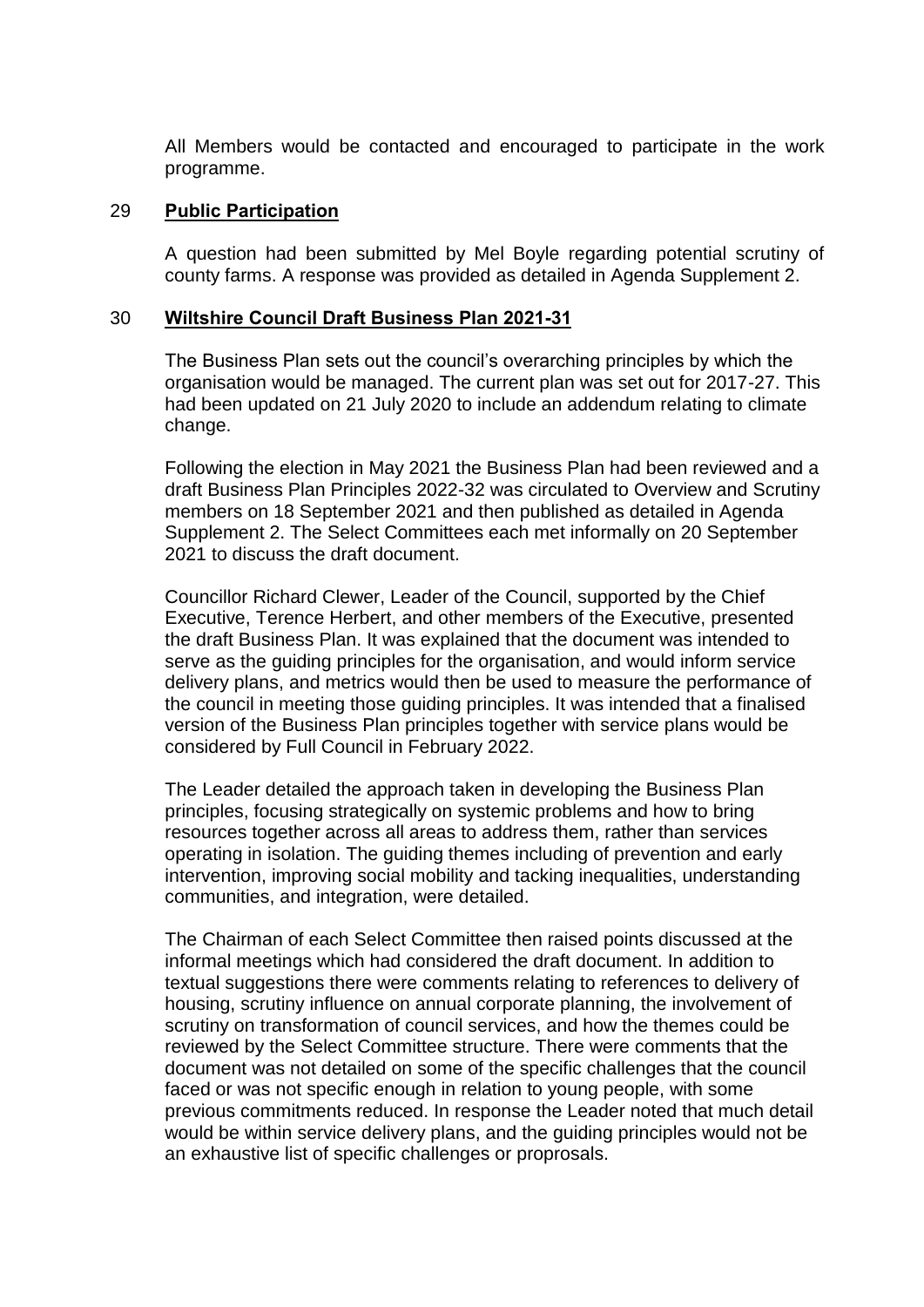Other points raised in discussion included the need for further scrutiny of the developing service plans to accompany the Business Plan. Some Committee members noted the changed approach from the previous Business Plan and sought details of measuring if it had achieved its aims. The Leader considered that the two plans were structured and would be monitored in very different ways, and did not consider it would be appropriate to expend resources examining the details of the previous Plan as the new Plan was developed. Some also raised that whilst the Business Plan set out broad themes, that they felt it was important to be explicit around inclusion of children and young people issues. The importance, through the Plan, of working with partners such as parish councils, was discussed.

At the conclusion of discussion, it was,

## **Resolved:**

- **1) To ask Cabinet to take note of the comments of the Committee on the Wiltshire Council Business Plan Principles 2022-32 document, which will be set out in the minutes to be approved by the Chairman and Vice-Chairman.**
- **2) To note that a final, more detailed Wiltshire Council Business Plan 2022-32 would be presented to Full Council in February 2022.**
- **3) That the Leader, Chairman and Vice-Chairman will agree the timetable for further scrutiny input on the Business Plan, to be reported back to all select committees.**

#### 31 **Stone Circle Governance Review**

The Stone Circle companies were formed in 2019. The housing development company was incorporated on 9 September 2019 and was esablished to provide homes to residents whose financial circumstances enabled them to afford rents between council house levels and the private sectors, and to create homes for sale through developing council owned land.

Cabinet had requested a review of the governance arrangements for the Stone Circle companies on 2 February 2021, to examine governance in relation to shareholder requirements, processes for decisions, performance and risk reporting to the council's corporate leadership team and the Cabinet, the council's role as shareholder, representation on the company boards, separation of roles, and the role of Audit and Governance and Overview and **Scrutiny** 

Councillor Pauline Church, supported by the Corporate Director for Resources and Deputy Chief Executive Andy Brown, presented the report, which would be considered by Cabinet on 27 September 2021. She set out the process of the review to draw on best practice, including experience of other councils, to enhance the viability of the companies. She provided details of the new shareholder group which would receive reports from Audit and Governance and Overview and Scrutiny, to enable Cabinet to monitor the companies appropriately.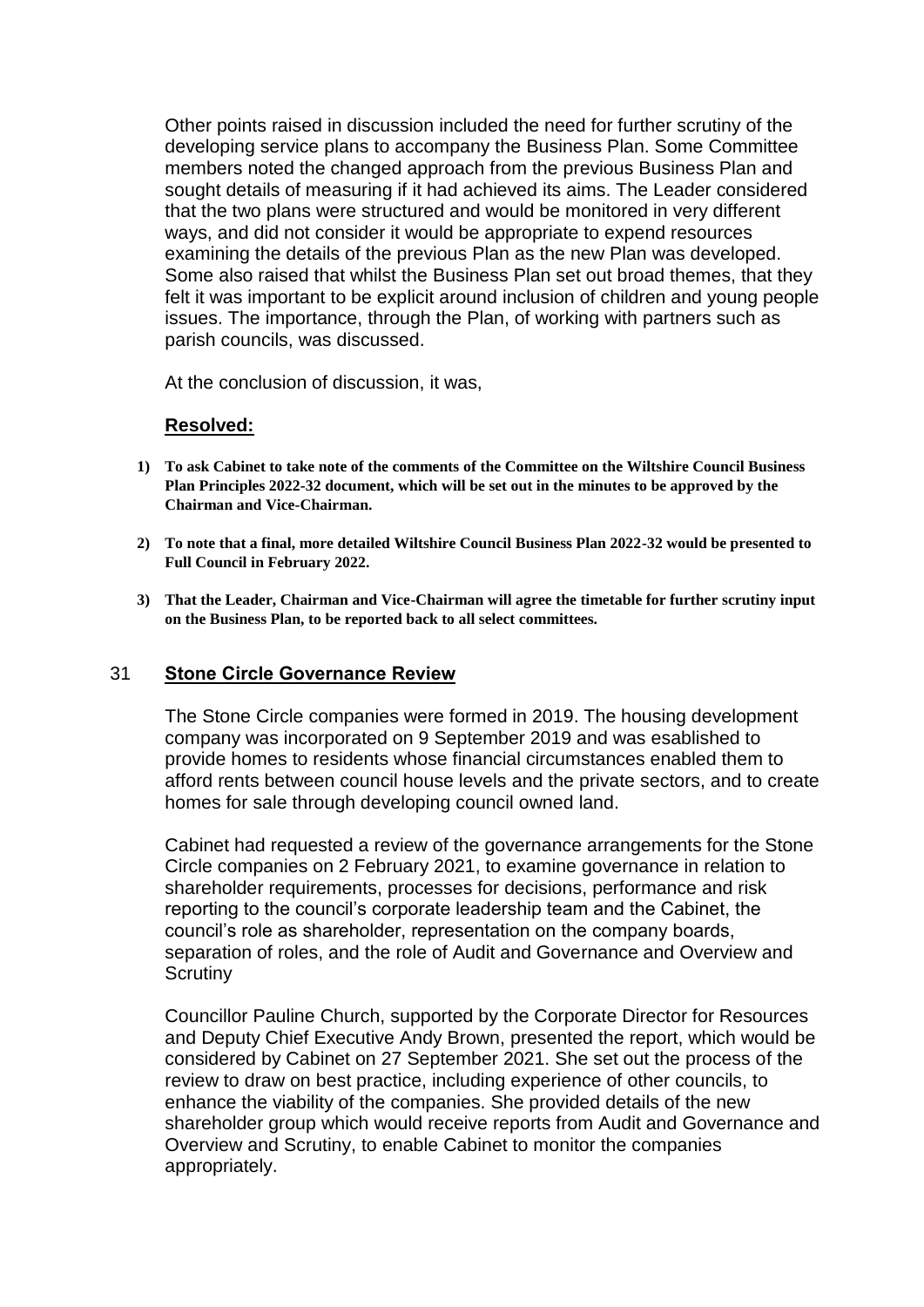Following the update, it was,

## **Resolved:**

- **1) To note the recommendations of the governance review, which will be considered by Cabinet on 27 September 2021 and the Audit & Governance Committee on 28 September 2021.**
- **2) To note the important role overview and scrutiny plays within a robust governance framework for local authority wholly-owned companies.**
- **3) To welcome the recommendation for overview and scrutiny input on Stone Circle Company annual business plans and quarterly reports.**
- **4) If the review's recommendations are approved by Cabinet, to ask Financial Planning Task Group to:**
	- **a) undertake the overview and scrutiny input recommended, with updates from the task group presented to OS Management Committee under its standing update item;**
	- **b) refer any issues highlighted in Stone Circle reports regarding housing delivery (rather than finance) to the Environment Select Committee where appropriate;**
- **5) To ask the Chairmen and Vice-Chairmen of Overview and Scrutiny Management Committee and Financial Planning Task Group to monitor the governance arrangements adopted and report back in 12 months or sooner if appropriate.**

## 32 **Asset Transfer Policy Update**

The service devolution and asset transfer policy was the policy under which responsibility for services or ownership of assets was transferred from Wiltshire Council to town and parish councils, including car parks, play areas or grass cutting provision. A policy was approved by Full Council in 2017. The Committee had requested an update on the policy and delivery of service devolution and asset transfer following delays in 2019 and pausing due to the Covid-19 pandemic.

Councillor Phil Alford, Cabinet Member for Housing, Strategic Assets and Asset Transfer presented the report. He noted the pause in the programme, noting particularly the technical expertise required to exercise the policy of transferring services or assets which had needed to be reassigned, and provided details of completed transfers and savings that would be realised. The policy would be reviewed, with input from parishes, in order to improve the process, which had taken longer than intended in several instances.

The Committee discussed the report and update. It was stated that the initial asset transfer policy had been agreed in 2011 and been refreshed in 2017, and that relatively few transfers had been agreed. Whilst the impact of Covid-19 was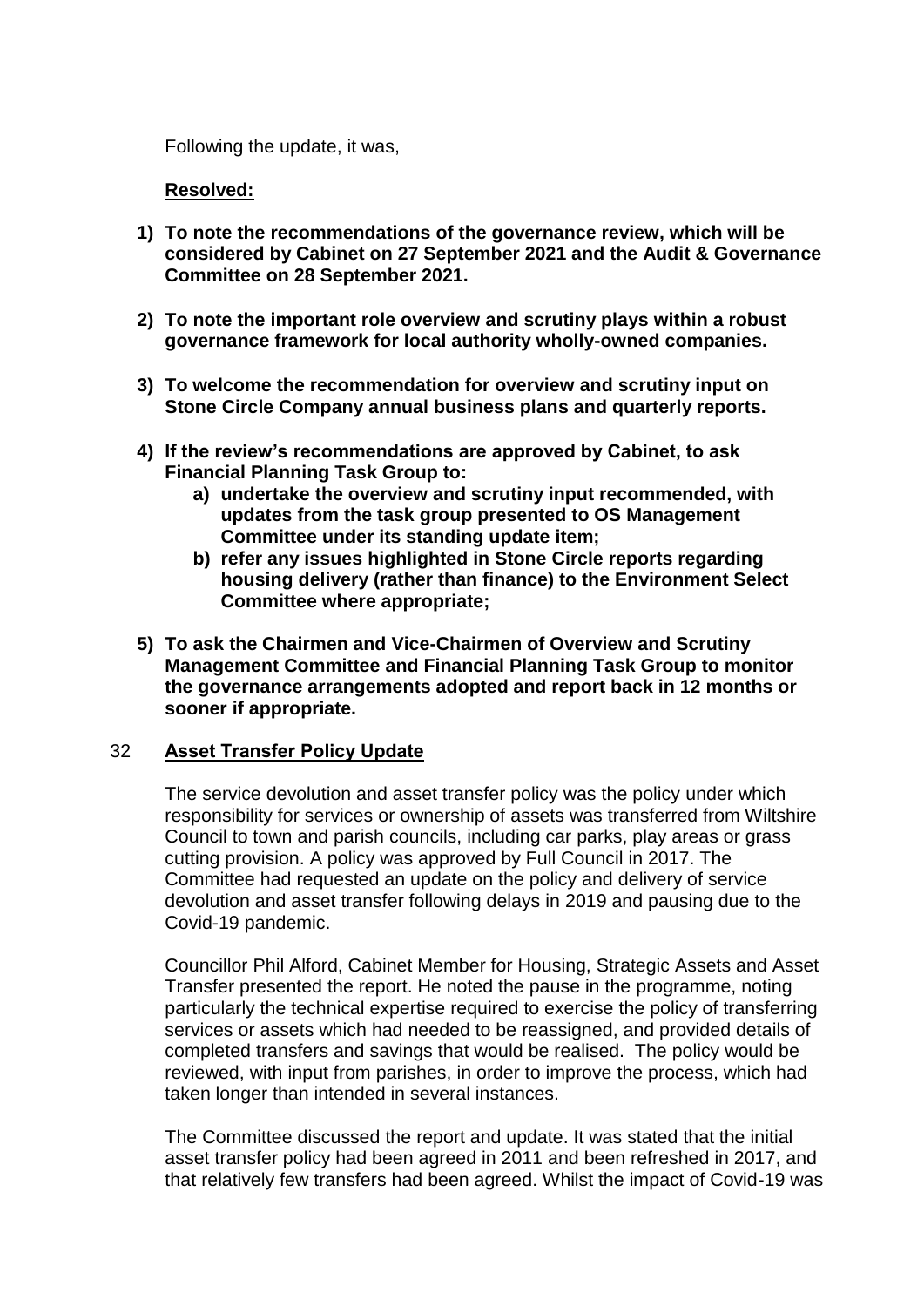acknowledged comments were made about the delays to the delivery of the policy prior to that point, and that this meant the continuance of a lower level of service or maintenance of assets for local residents. The difficulty for parish councils to plan their budgets with uncertainty around taking on services or assets was raised, along with any new parish requests being treated the same as those with historic requests.

The Cabinet Member, along with the Leader of the Council, Councillor Richard Clewer, noted the comments and concerns raised, as well as the intention to streamline the processes as much as possible, or alternative models explored if that would be more suitable. The complexity of devolving services and assets was emphasised, as it was stated that a simple process was not always possible as a result.

At the conclusion of discussion, it was,

### **Resolved:**

- **1) To note the update on the Asset Transfer Policy, which will now be reviewed, and ask Cabinet to note the points raised by the Committee.**
- **2) To note the reported intention for a consultation on the Policy in November 2021 and a report to Cabinet in early 2022 to reset the policy and programme, taking into account resource requirements and town/parish council appetite.**
- **3) To establish a rapid scrutiny exercise to provide Overview and Scrutiny input on the Policy review process following completion of the Consultation process, with arrangements to be agreed by the Chairman, Vice-Chairman and Cabinet Member and reported back to Committee.**

## 33 **Financial Planning Task Group Update**

A report on the ongoing work of the Financial Planning Task Group was presented by Councillor Pip Ridout, Chairman of the Task Group.

Councillor Ridout provided details of recent work of the Task Group including revenue and capital budget monitoring, and the report detailed amendments to the terms of reference of the Task Group.

Updates were also provided on the level of work needed for scrutiny of the Stone Circle companies, and that owing to the level of assigned work for the Task Group, it was requested that the Committee establish a new Task Group for specific scrutiny of the Evolve programme, which was considered under the next agenda item.

At the conclusion of discussion, it was,

## **Resolved:**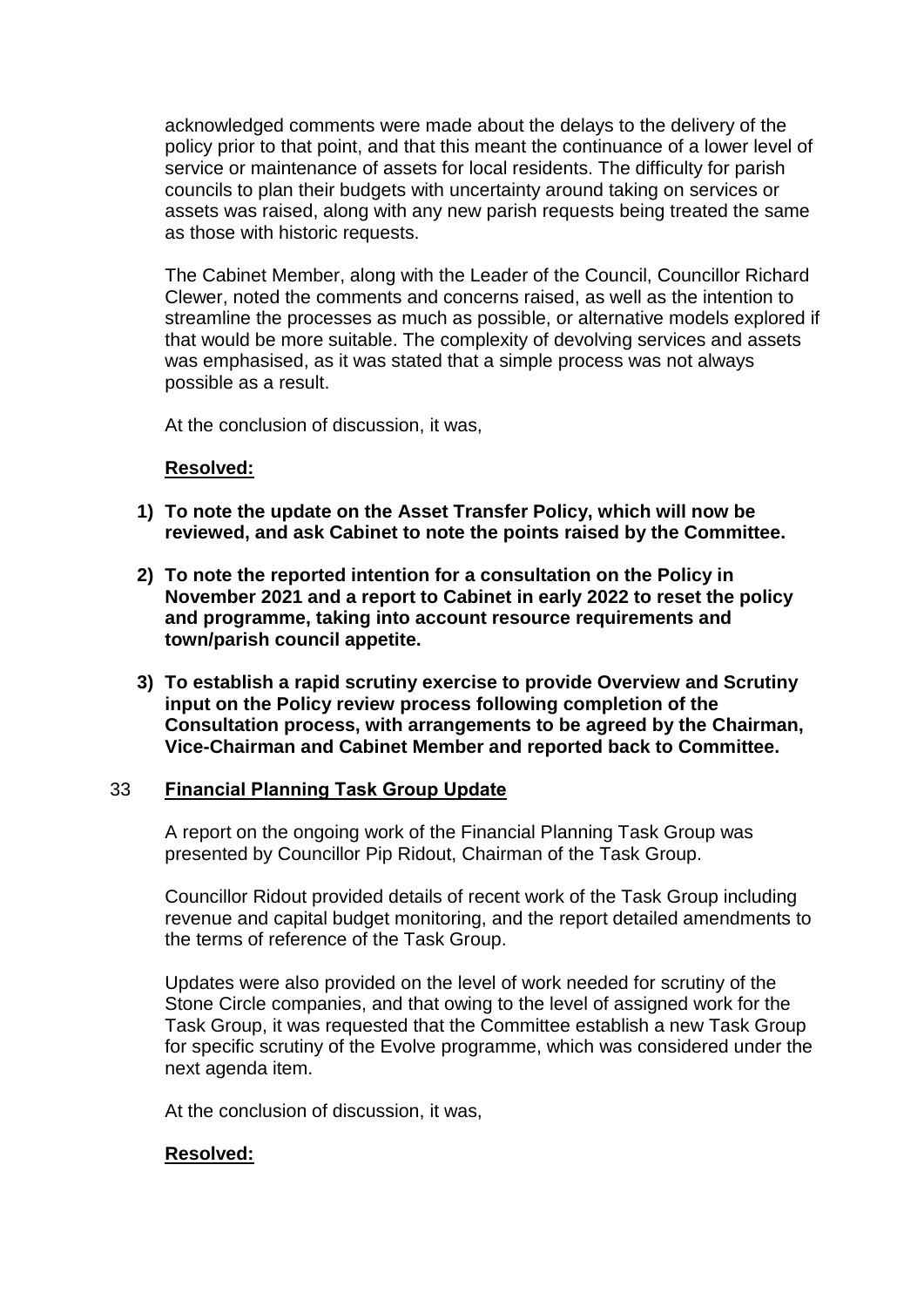- **1) To note the update on Financial Planning Task Group activity provided.**
- **2) To approve the appointment of Councillor Bill Parks to the Financial Planning Task Group.**
- **3) To approve the amended terms of reference as set out at paragraph 5 of the report.**

## 34 **Management Committee Task Group update**

A report was provided with an update on the Swindon and Wiltshire Local Enterprise Partnership (SWLEP) Joint Scrutiny Panel, which had met on 9 August 2021 to consider the governance review of the SWLEP.

It was then,

#### **Resolved:**

### **To note the update on Task Group and Panel activity provided.**

#### 35 **Forward Work Programme**

The Committee considered the forward work programmes of each Select Committee, as well as updates from the Chairmen.

Updates included details of the new exercises and task groups being undertaken by the Children Select Committee including as detailed under Chairman's Announcements. Updates from the Health Select Committee included work with the Royal United Hospital, Bath, on its new Health and Care vision model and interacting with Wiltshire social care, as well as other work on place based integrated care and reablement. The Environment Select Committee had examined the future bus strategy and would be progressing with a review of Community Area Transport Group operation.

The Chairman also confirmed that at request of the Executive and the Financial Planning Task Group that the Management Committee would establish a Task Group relating to the Evolve programme, the replacement of the council's enterprise resource planning solution.

All Chairmen had or would be meeting with relevant Cabinet Members and Directors to shape future overview and scrutiny work.

At the conclusion of discussion, it was,

#### **Resolved:**

**To note the updates on select committee activity and approve the Overview and Scrutiny Forward Work Programme.**